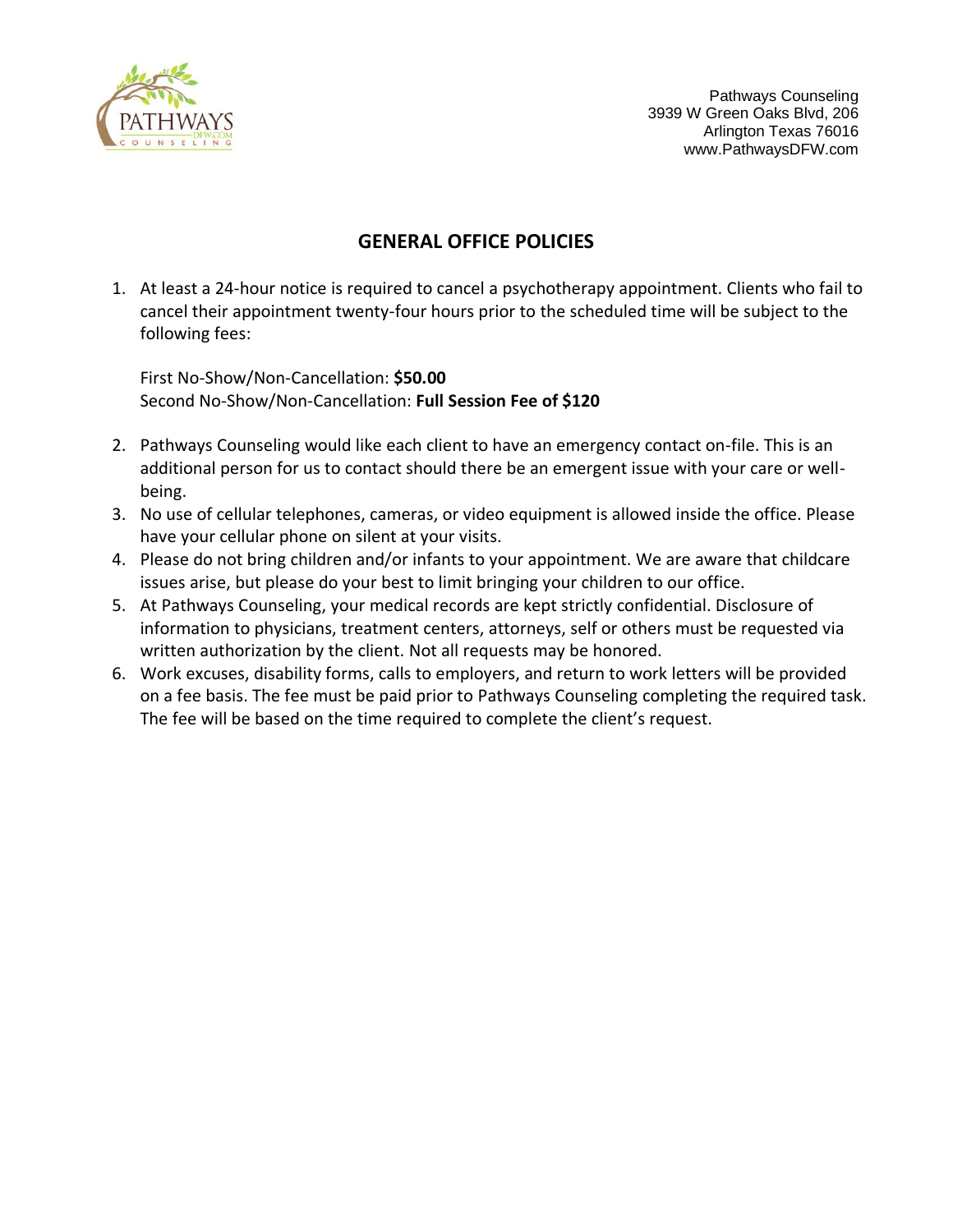

# **PHONE CALLS/AFTER-HOURS CALLS/PHONE CONSULTATIONS**

1. We typically return routine/non-emergent phone calls within one business day if the message is left during normal business hours. Our policy is to provide quality care through scheduled office visits, not unscheduled phone calls. Based on the nature of your call, you may be required to make an appointment.

2. At this time, Pathways Counseling does not offer after-hour services, nor do we check messages outside of business hours. If you feel your issue is an emergency, please go to the nearest emergency room, call 911 for assistance, or the national suicide hotline at 1.800.273.8255.

3. Pathways Counseling does not offer any counseling or psychotherapy over the phone. Phone conversations that require more than 10 minutes of time will be billed as an office visit.

*When leaving a phone message, please leave your full name and your phone number. Please speak slowly, if we cannot understand who you are or what your concern is, then we cannot call back in a timely manner.* 

## **LIMITS OF THE COUNSELING RELATIONSHIP**

Although sessions with your counselor may be very intimate psychologically and interpersonally, the relationship is a professional relationship rather than a social one. Contact must be limited to sessions you arrange with your counselor.

Due to ethical guidelines, you are asked not to invite your counselor to social gatherings, offer gifts, ask your counselor to write references for you or relate to you in any way other than the professional context of the counseling sessions (this includes any interaction involving social networking sites). Your counselor is required to keep the identity of clients confidential. Therefore, your counselor cannot and will not acknowledge you outside of counseling sessions unless you first acknowledge them. Again, in order to maintain proper ethical standards, when the counseling relationship ends, the limitations of contact with your counselor must remain the same.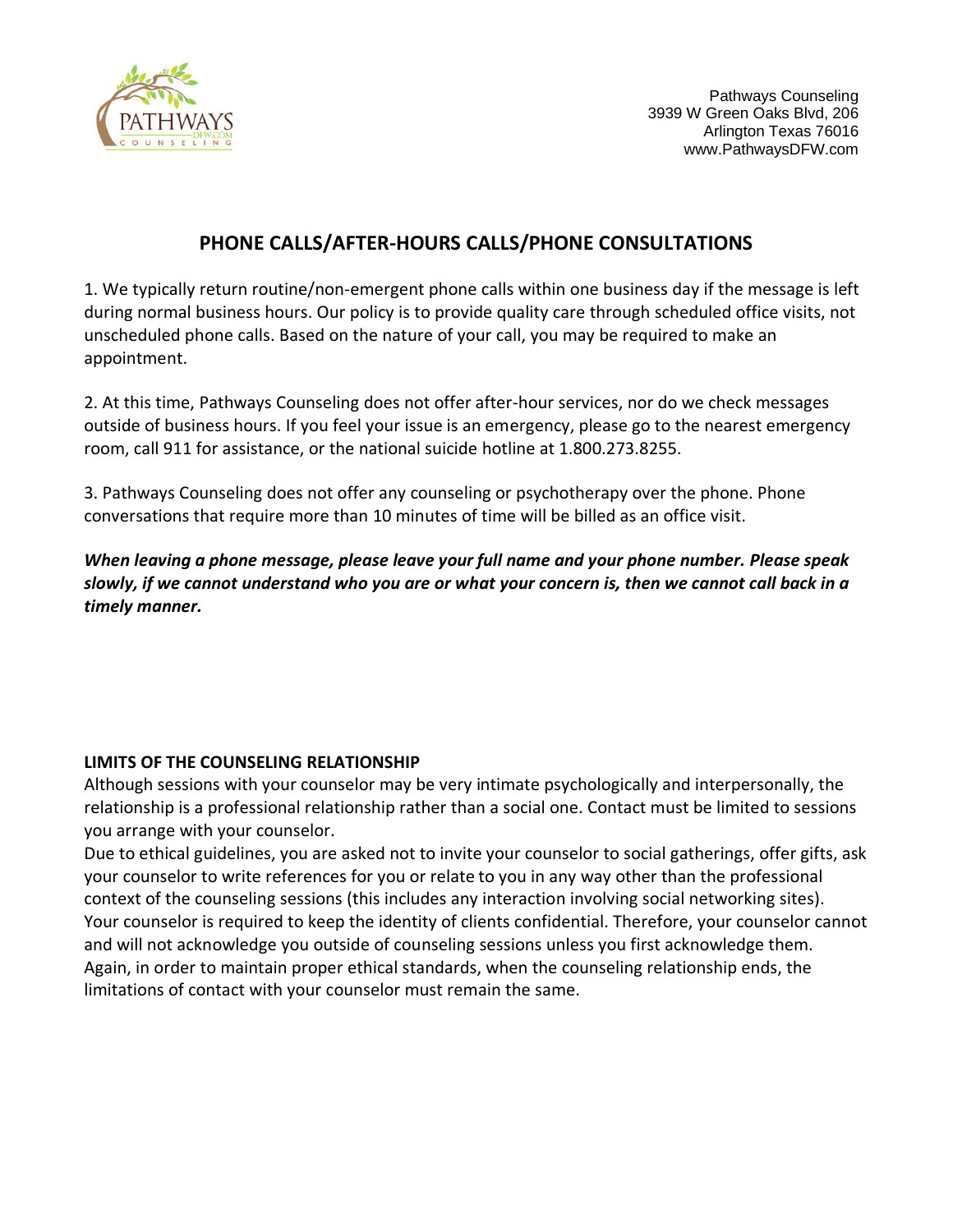

Pathways Counseling 3939 W Green Oaks Blvd, 206 Arlington Texas 76016 www.PathwaysDFW.com

## **FMLA POLICY**

- If you feel you need FMLA and this was not discussed at your recent appointment, you will have to schedule a new appointment to discuss why you cannot work and which symptoms have changed.
- **Due to the time involved, FMLA paperwork will be subject to a \$50 fee based on the amount of time it takes your provider to complete paperwork.**
- Patients at our office placed on FMLA will be required to have weekly appointments and be compliant with all treatment recommendations.
- Wanting FMLA is not a guarantee that we will concur with you being on FMLA.

**COURT APPEARANCES:** It is the policy of Ms. Reed to avoid court appearances whenever possible. As mental health professionals, we view our role in an individual's or family's life to be one of assessment and treatment, not to provide testimony in a legal setting. Please be advised that the only time a professional from Pathways Counseling appears in court is when required by court and issued a subpoena. Attending and preparing for court hearings is time consuming and costly, not only to Ms. Reed, but to other clients as well.

Attending court requires that all clients be cancelled and re-scheduled during that time, which may delay, inconvenience or prohibit their ability to receive needed services. This time demand directly impacts Ms. Reed's ability to maintain her commitment and service to all of her clients. It is important that client understand that testimony in court may or may not help your case.

If required to testify, the only information that will be provided is any truth of which there is firsthand knowledge. Fees for court testimony are: \$300.00 per hour, beginning from the time of departure from the office until return to the same location, with a minimum of three hours billed. Fees are also required for copying of records ore creating summaries or documents for court. Fees are due 24 hours prior to any court appearance.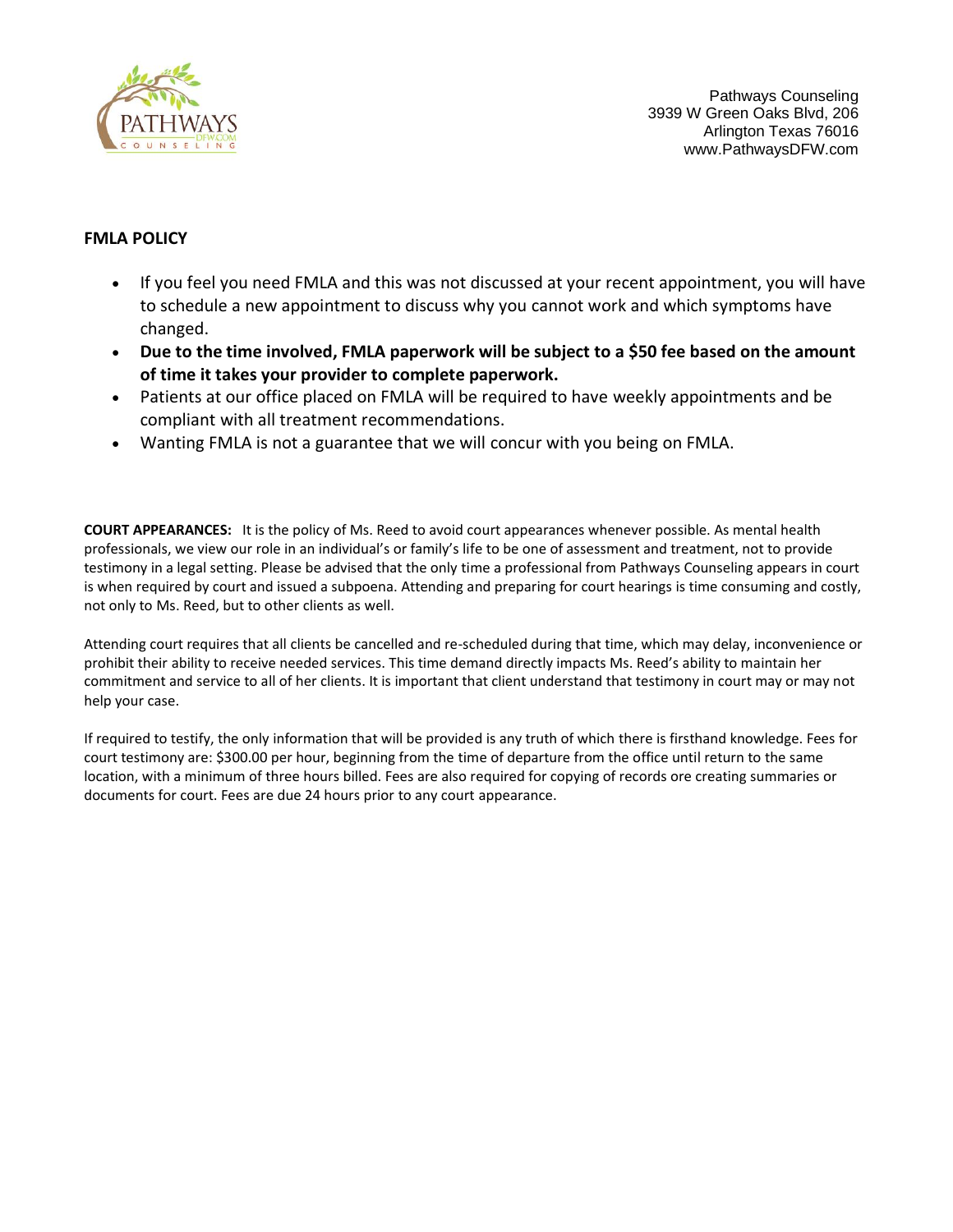

Pathways Counseling 3939 W Green Oaks Blvd, 206 Arlington Texas 76016 www.PathwaysDFW.com

#### **HEALTH INFORMATION PORTABILITY AND ACCOUNTABILITY**

This notice describes how medical information about you may be used and disclosed and how you, as a client, can get access to this information. Please review it carefully.

As an entity providing health care, the law requires us to protect the privacy of your health information, known as "protected health information" or PHI. It is also our responsibility to protect your PHI and explain our privacy guidelines.

Copies of this notice are available from Pathways Counseling.

#### **Your Health Information Rights:**

- You are entitled to a copy of your health information that we have concerning you. An exception would be separate psychotherapy process notes kept by the individual serving as a psychotherapist. These notes are not part of the medical record and cannot be released to anyone. There are certain reasons why you can be denied access to your health information, and if your request is denied, you must be provided the reason for denial. You are also entitled to a summary of your health information.
- You can ask that your health information be corrected if you feel that information in your medical record is incorrect.
- You can request a list of when we have given your health information concerning you to other people in the last six years.
- You can request that we limit the way we use/share your health information. All requests will be considered, however, we are not obligated to adhere to your request.

#### **Responsibility of Pathways Counseling:**

- The law requires us to protect the privacy of your health information. We will not use or let other people see your health information without your permission except in the ways outlined in this notice. We will not let anyone know that you sought, are receiving, or have ever received services from anyone in this office, unless the law allows us to disclose that information.
- We are required to give you this notice of our legal duties and privacy practices, and we must do what this notice says. We can change the contents of this notice and, if we do, we will have copies of the revised notice available to you at our office.
- We are required to notify you if we are unable to agree to a requested restriction.
- We are required to accommodate reasonable requests you may have to communicate health information by alternative means or at alternative locations.
- We will not use or disclose your health information without your authorization, except as described in this notice. We will not disclose information about you related to HIV / AIDS without your specific written permission.

#### **Disclosures Regarding Treatment, Payment, and Health Operations:**

 $\Box$  A primary use of your health information is for treatment.

- o We may use health information about you to provide you with medical treatment or services. This includes providing care
- to you, consulting with another health care provider about you, and referring you to another health care provider.
- o Unless you ask us not to, we may also contact you to remind you of an appointment or to offer treatment alternatives or

other health-related information that may interest you.

Another primary use of your health information can be for payment

o Your health information can be disclosed to obtain payment for providing health care under medical insurance plans, such plans as Medicare. Your health information can be used to bill your insurance company for care provided to you. Applicants for and recipients of financial assistance or payments under federal benefit programs are advised that any information provided by you may be subject to verification through matching programs. Another primary use of your health information can be for health care operations

o Your health care information can be used for activities to improve health care, evaluating programs, and developing procedures; reviewing the competence, qualifications, and performance of health care professionals and others; conducting accreditation, certification, licensing, or credentialing activities; providing medical review, legal services, or audit functions; and engaging in business planning and management or general administration.

#### **Other Disclosures or Limits of Confidentiality:**

It is important you understand all identifying information about your therapeutic treatment is kept confidential. Information solicited by phone, written, or in person about clients is not provided. You will need to sign consent to release information before any information is provided to a 3<sup>rd</sup> party outside of this office. This condition applies to cases where coordination of treatment is necessary with another health professional (e.g. physician, psychiatrist). However, there are exceptions and/or limitations to confidentiality. The following are some exceptions that allow or require the release of confidential information, without client consent. Examples include:

- In cases of immediate risk/threat of suicide or homicide on the part of the client.
- In cases of child or elderly abuse or neglect.
- In cases required by law or court subpoena.
- In case consultation. As professionals, we do consult with one another from time to time. Any clinical material is conveyed without identification whenever possible. At other times, it will be necessary (for example, if another therapist is covering calls during a vacation).
- Case material is sometimes used in training, research, writing, etc. This is always done with identifying information removed and with great care and respect for privacy.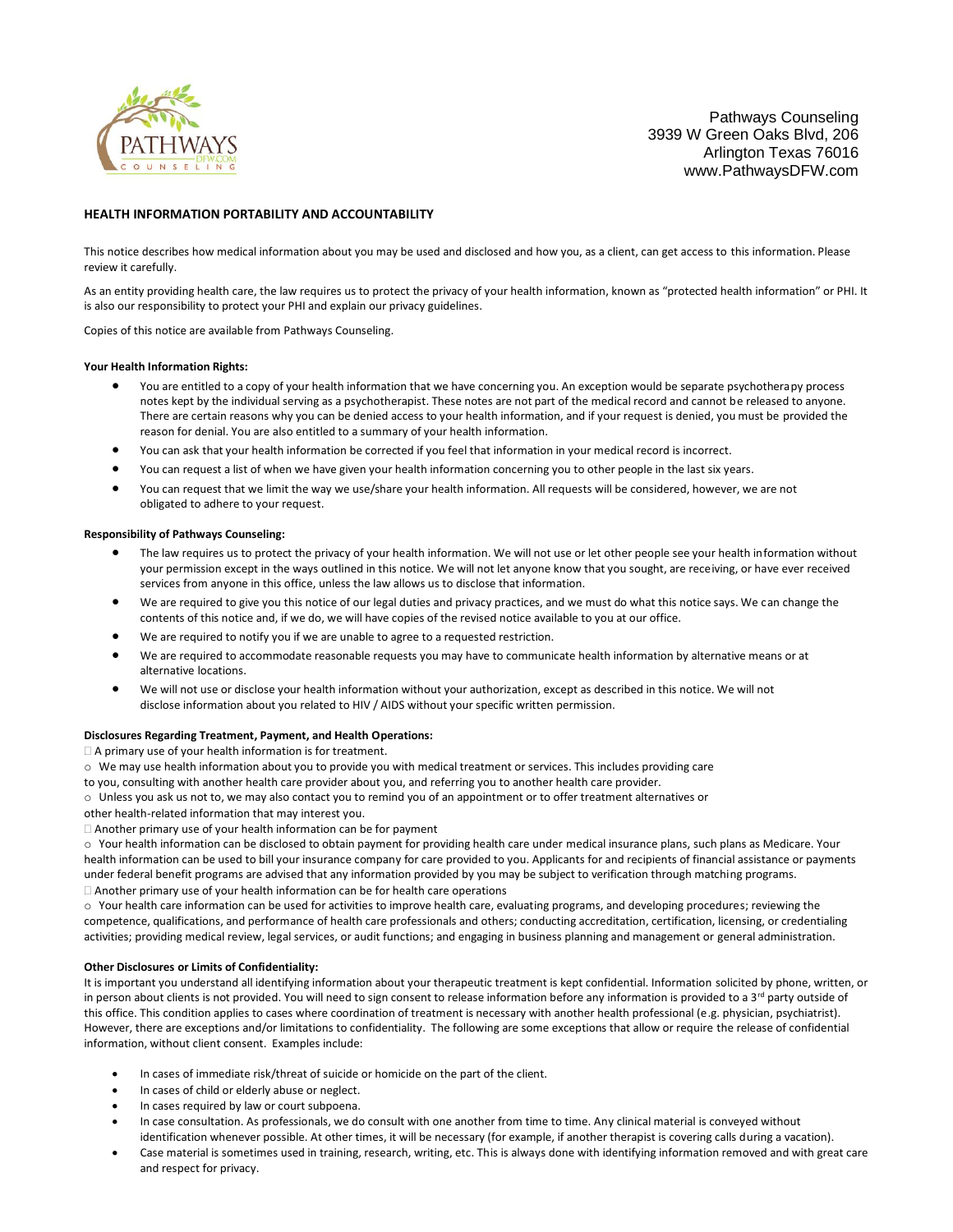#### **UNLESS YOU ARE RECEIVING TREATMENT FOR ALCOHOL OR DRUG ABUSE, WE ARE PERMITTED TO USE OR DISCLOSE YOUR HEALTH INFORMATION WITHOUT PERMISSION FOR THE FOLLOWING PURPOSES:**

Business associates: It is possible that some services will be provided in our organization through contracts with business associates. Examples may include but are not limited to inpatient mental health services at certain hospitals, certain clinical laboratories, and private providers of medication management. When these services are contracted, we may disclose your health information to our business associate so that they can perform the job we've asked them to do and bill for services rendered. To protect your health information we require the business associate to appropriately safeguard your information.

*Medical Examiners/Coroners:* We may disclose health information to Medical Examiners or Coroners consistent with applicable law to carry out their duties.

*Workers compensation:* We may disclose private health information to the extent authorized by and to the extent necessary to comply with laws relating to workers compensation or other similar programs established by law.

*Public health:* As required by law, we may disclose your health information to public health or legal authorities charged with preventing or controlling disease, injury, or disability.

*Correctional institution:* Should you be an inmate of a correctional institution, we may disclose to the institution or their respective agents, private health information necessary for your health and the health and safety of other individuals.

Law enforcement: We may disclose health information for law enforcement purposes as required by law or in response to a valid court order.

Federal law makes provision for your health information to be released to an appropriate health oversight agency, public health authority or attorney, provided that a workforce member or business associate believes in good faith that we have engaged in unlawful conduct or have otherwise violated professional or clinical standards and are potentially endangering one or more patients, workers, or the public.

#### **REGARDING PATIENT RECORDS FOR SUBSTANCE ABUSE AND TREATMENT:**

#### **Confidentiality of Alcohol and Illicit Drug Abuse Patient Records**

The confidentiality of alcohol and drug abuse patient records maintained by Pathways Counseling is protected by Federal law and regulations. Generally, we may not disclose any information identifying a patient as an alcohol or drug abuser unless one of the following conditions is met:

1. The patient consents in writing.

2. The disclosure is allowed by a court order.

3. The disclosure is made to medical personnel in a medical emergency or to qualified personnel for research, audit, or program evaluation.

Violation of the Federal law and regulations by a program is a crime. Suspected violations may be reported to appropriate authorities in accordance with Federal regulations.

Federal law and regulations do not protect any information about a crime committed by a patient either at the program or against any person who works for the program or about any threat to commit such a crime.

Federal laws and regulations do not protect any information about suspected child abuse or neglect from being reported under state law to appropriate state or local authorities.

#### **FOR MORE INFORMATION OR TO REPORT A PROBLEM:**

If have questions and would like additional information, you may contact Pathways Counseling at 817.933.4878. If you believe your privacy rights have been violated, you can file a complaint with the Privacy Officer or with the Secretary of Health and Human Services. There will be no retaliation for filing a complaint.

#### **U.S. Department of Health and Human Services:**

200 Independence Avenue. S.W. Washington, D.C. 20201 **(800) 368-4019 (toll free)** 

HIPAA Effective Date: April 14, 2003

**PROVIDER**: Susan Reed holds a Master's Degree in Social Work from UT Arlington, completed 3,000 supervised hours, and passed all required exams to be independently licensed as a Clinical Social Worker through the Texas State Board of Social Work Examiners. Additionally she is a Board Approved Supervisor. If you have questions, concerns or complaints, I hope you feel free to raise concerns with me so we can work to resolve concerns together. If we are unable to reach a satisfactory solution you can direct inquiries and complaints to the Texas State Board of Social Work Examiners at 1100 West 49<sup>th</sup> Street, Austin, TX 78756-3183 or 800-232-3162.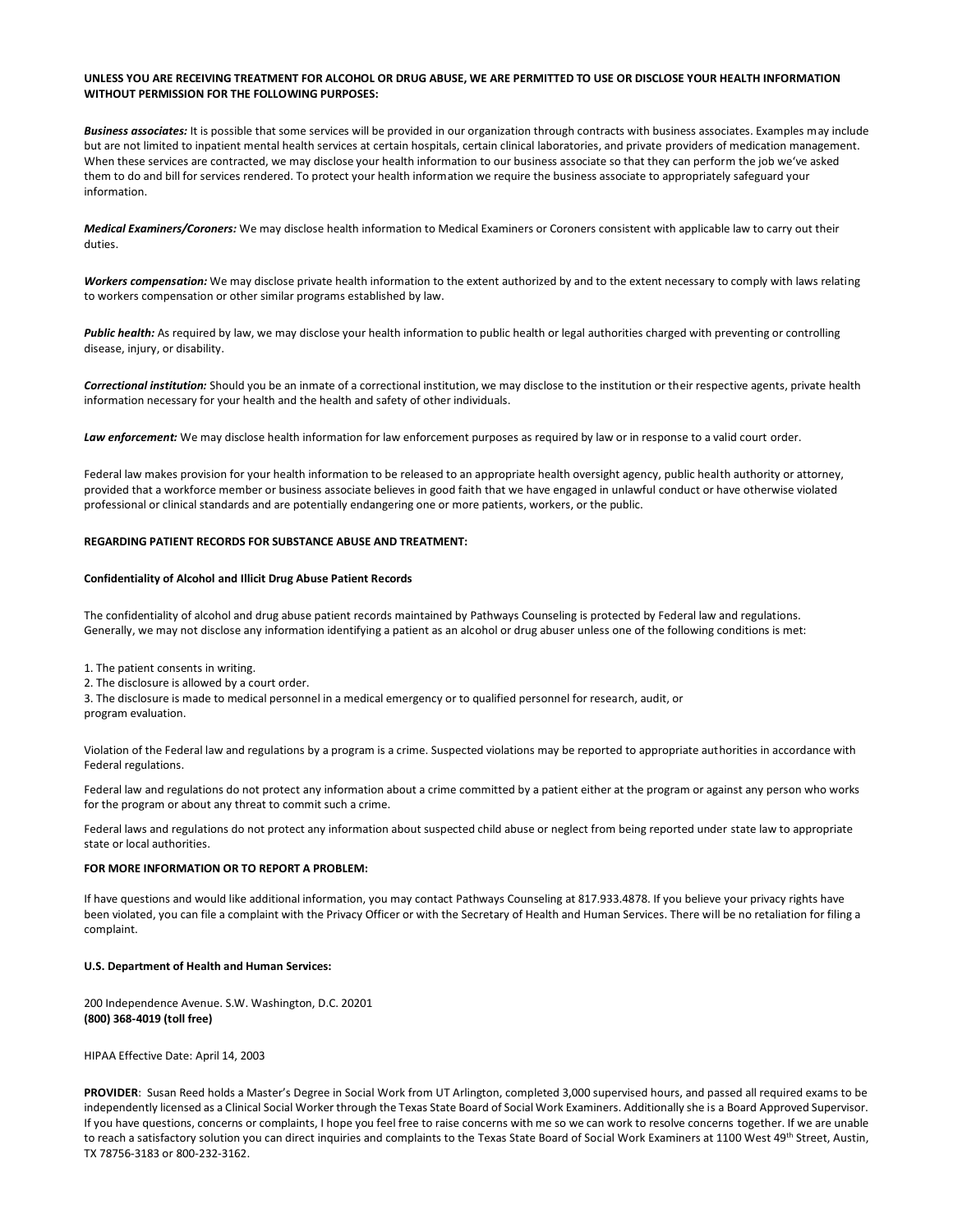

## **NOTICE OF PRIVACY PRACTICES ACKNOWLDEGMENT**

The Health Insurance Portability Act of 1996 (HIPAA) requires that health agencies provide a Notice of Privacy Practices to all persons receiving services. This form acknowledges that you have received a Notice of Privacy Practices statement from Pathways Counseling.

Printed Name and date

\_\_\_\_\_\_\_\_\_\_\_\_\_\_\_\_\_\_\_\_\_\_\_\_\_\_\_ Signature

**SIGNATURE PAGE** 

*Please initial each line and sign at the bottom to acknowledge that you have read and understand our current office policies.* 

| General Office Policies: _______                                   |
|--------------------------------------------------------------------|
| Concerning Insurance: _______                                      |
| Phone Calls/After Hours/Limits of Counseling Relationship: _______ |
| FMLA:                                                              |
| Court Policy and fees: ______                                      |
| HIPAA:                                                             |
| Financial Consent & Accountability Statement:                      |
|                                                                    |
|                                                                    |

\_\_\_\_\_\_\_\_\_\_\_\_\_\_\_\_\_\_\_\_\_\_\_\_\_\_\_\_\_\_\_\_\_\_\_\_\_\_\_\_\_\_\_ \_\_\_\_\_\_\_\_

Signature and Date

\_\_\_\_\_\_\_\_\_\_\_\_\_\_\_\_\_\_\_\_\_\_\_\_\_\_\_\_\_ Printed Name

**CONSENT TO TREATMENT**: By signing this Client Information and Consent Form as the Client or Guardian of said Client, I acknowledge that I have read, understand, and agree to the terms and conditions contained in this form. I have been given appropriate opportunity to address any questions or request clarification for anything that is unclear to me. I am voluntarily agreeing to receive mental health assessment, treatment and services for me (or my child if said child is the client), and I understand that I may stop such treatment or services at any time.

While it is generally expected that you will benefit from therapy, there may be periods of feeling worse before feeling better and there is no guarantee of success in therapy. There may be alternative treatments or modes of therapy to consider. I will encourage you to become aware of these factors and to ask any questions you may have at any time during our work together.

Signature – Client Date